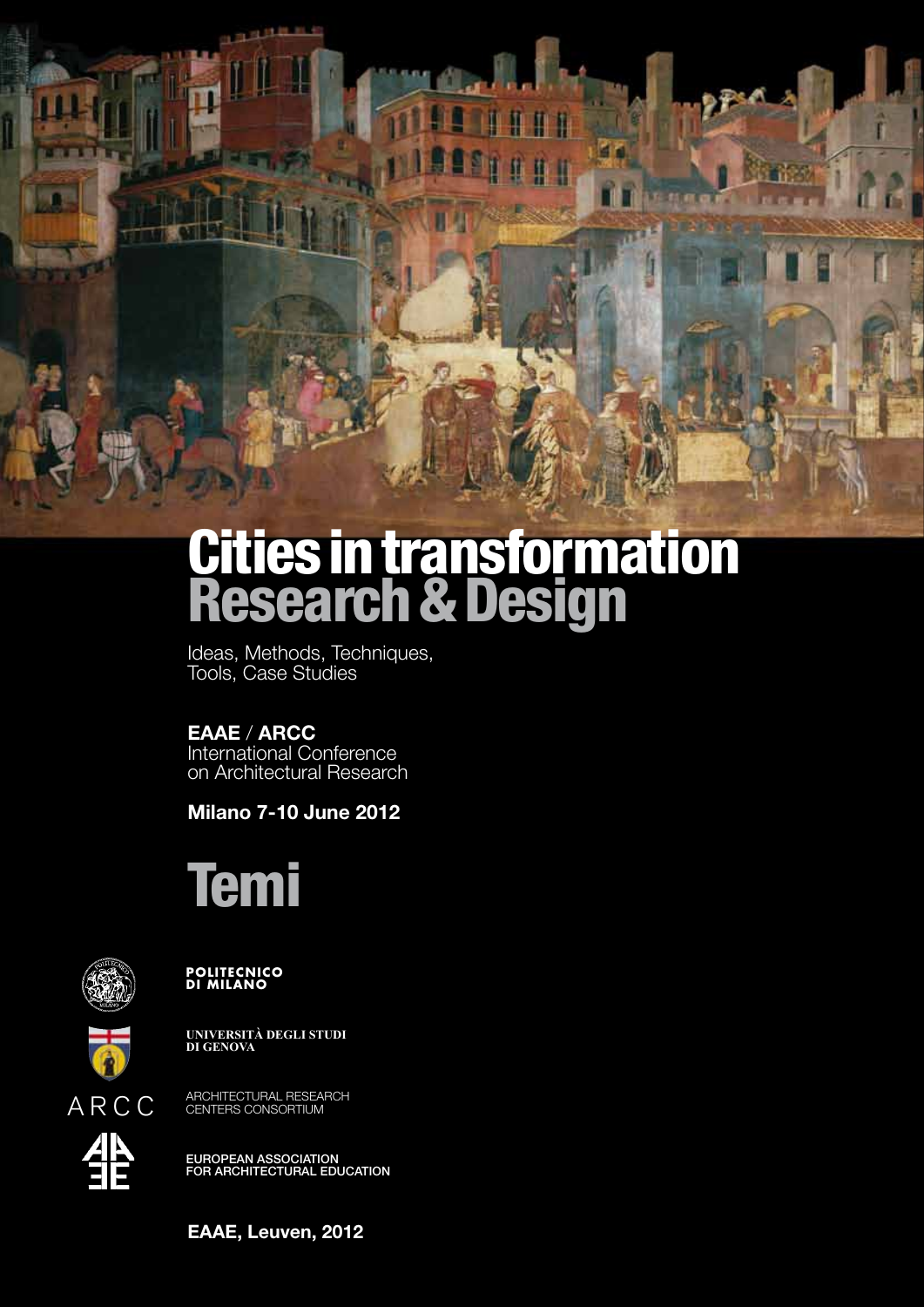### **Conference Committee**

*Organization*

Adalberto Del Bo (Politecnico di Milano) Head of Committee Ebbe Harder (The Royal Danish Academy of fine Arts)

*Scientific Committee Politecnico di Milano* Marco Bovati Federico Bucci Michele Caja Adalberto Del Bo Giancarlo Floridi Martina Landsberger Maurizio Meriggi Ilaria Valente

### *ARCC*

Leonard Bachman, University of Houston J. Brooke Harrington, Temple University Philip Plowright, Lawrence Technological University Hazem Rashed-Ali, The University of Texas at San Antonio Katherine Wingert-Playdon, Temple University

### *EAAE*

Per Olaf Fjeld, Oslo School of Architecture and Design (AHO) Maire Henry, Waterford Institute of Technology Johannes Käferstein, Lucerne University of Applied Sciences Stefano Musso, Università di Genova Herman Neuckermans, Katholieke Universiteit Leuven Aart Oxenaar, Amsterdam Academy of Architecture David Vanderburgh, Université Catholique de Louvain Chris Younès, Ecole Spéciale d'Architecture de Paris

*Secretariat* Cristina Giannetto (Politecnico di Milano)

*Graphic design* Salvatore Gregorietti

©EAAE-ARCC ©Politecnico di Milano ISBN 978-2-930301-56-3

| ormation               | 4   |
|------------------------|-----|
| cture and Urban Design | 180 |
| n                      | 288 |
|                        | 334 |
|                        | 438 |
| э                      | 488 |
|                        | 566 |



COMMISSIONE EUROPEA

Milano

Ü Comune dı Mılano

COMUNE DI MILANO



CONSIGLIO NAZIONALE DEGLI ARCHITETTI PIANIFICATORI PAESAGGISTI

E CONSERVATORI



CONSULTA REGIONALE LOMBARDA DEGLI ORDINI DEGLI ARCHITETTI PIANIFICATORI PAESAGGISTI E CONSERVATORI



ORDINE DEGLI ARCHITETTI PIANIFICATORI PAESAGGISTI E CONSERVATORI DELLA PROVINCIA DI MILANO



ORDINE DEGLI ARCHITETTI PIANIFICATORI PAESAGGISTI E CONSERVATORI DELLA PROVINCIA DI COMO

### **Summary**

**1. Knowledge of the City for Urban Transformation 4** 

**2. History, Theory and Criticism of Archite** 

**3. Criticism, Conservation and Restoration** 

**4. Housing and the Shape of the City 334**

**5. Architecture and Technical Innovation 438**

**6. Infrastructure Networks and Landscape 488**

**7. Education in Architecture**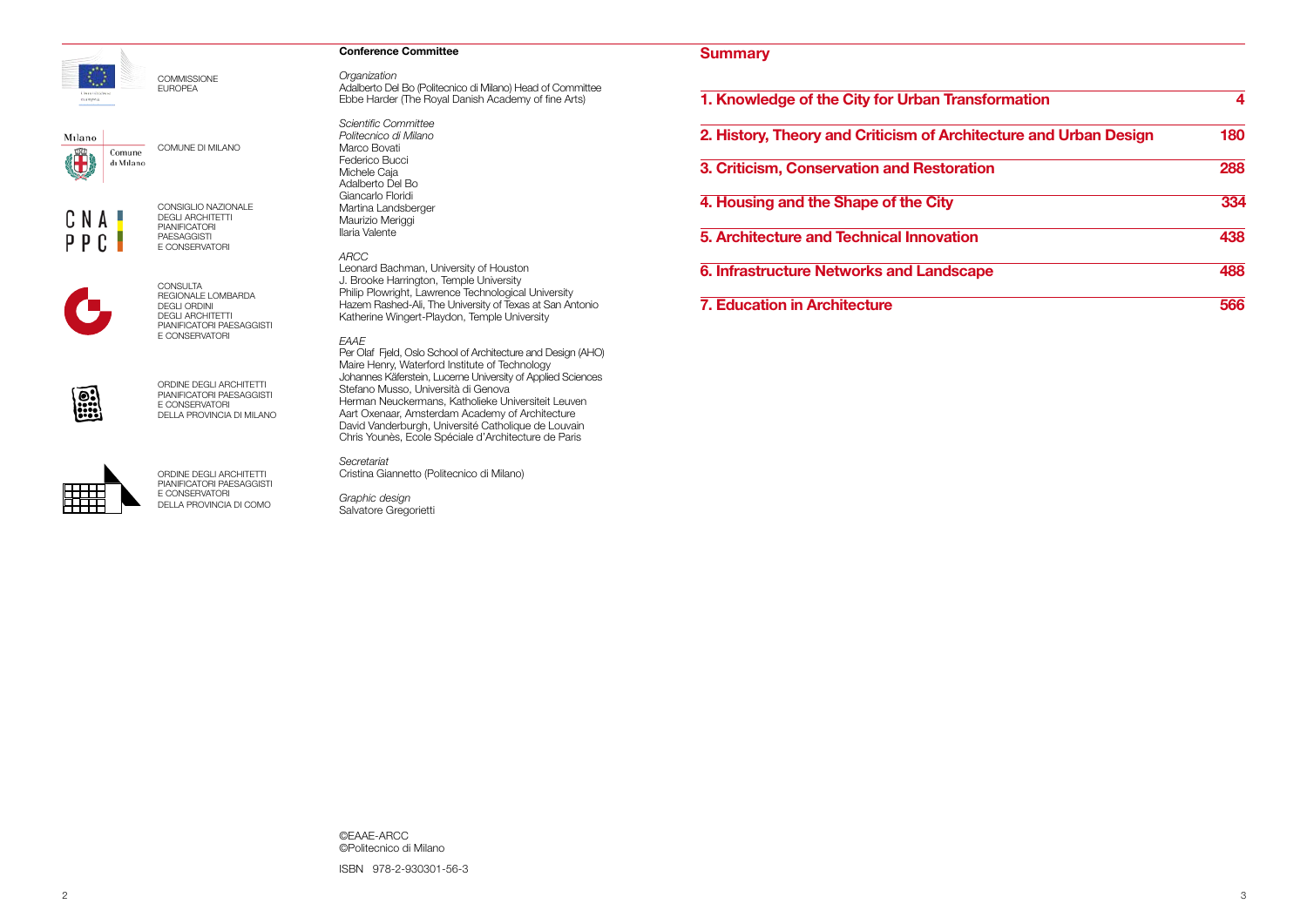

**EAAE** / **ARCC** International Conference on Architectural Research



U

## 6. Infrastructure Networks and Landscape

**POLITECNICO DI MILANO**

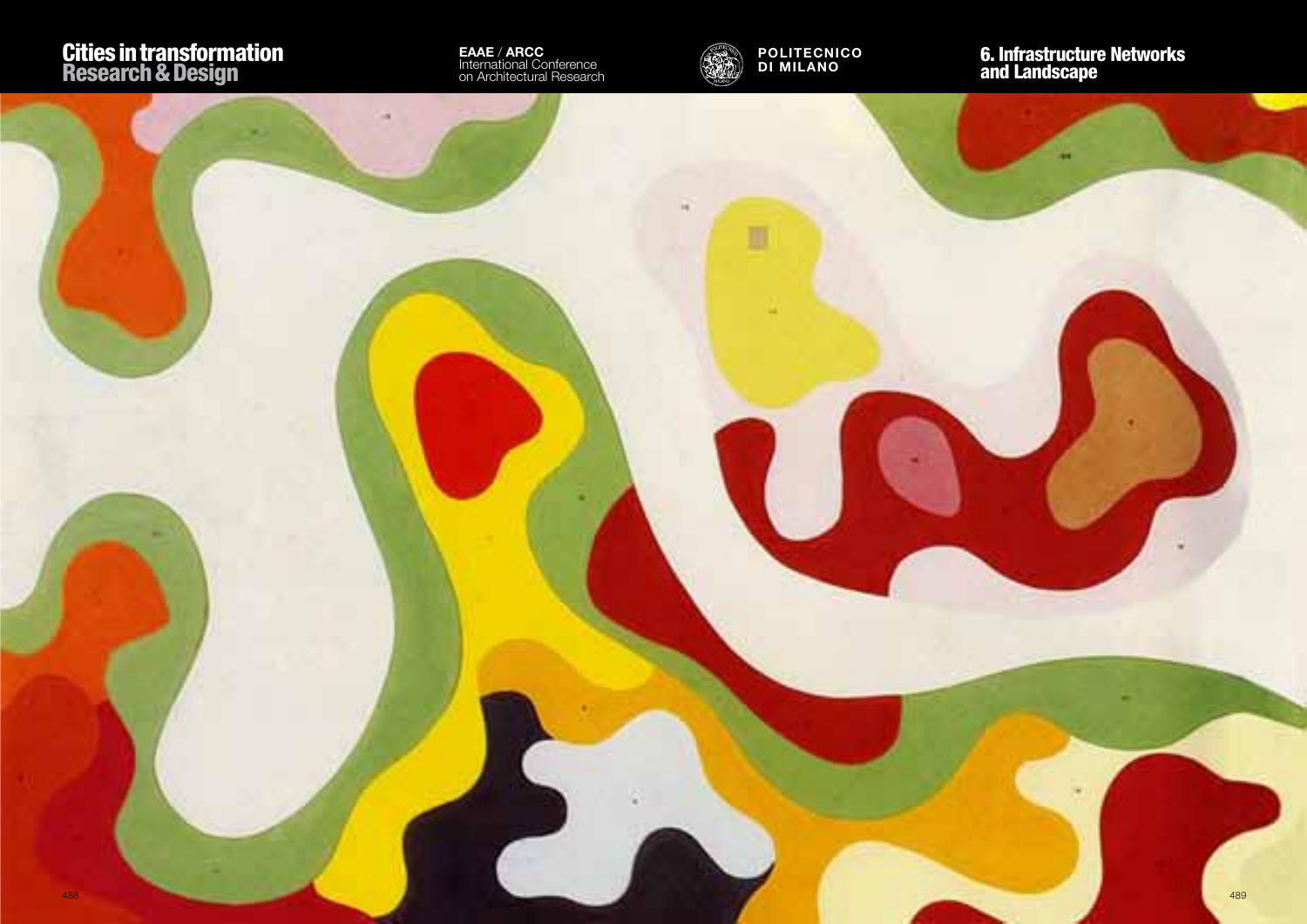### **Summary / Theme 6**

| <b>Ulrike Altenmüller-Lewis</b><br>Drexel University , PA, USA                                       |   |
|------------------------------------------------------------------------------------------------------|---|
| Anna Arioli<br>Politecnico di Milano, Italy                                                          |   |
| Giuseppe Barbieri - Alberto Ulisse<br>Universita' degli Studi "G.d'Annunzio" Chieti e Pescara, Italy |   |
| <b>Constance C. Bodurow</b><br>Lawrence Technological University, MI, USA                            |   |
| <b>Fabio Casiroli</b><br>Politecnico di Milano, Italy                                                |   |
| <b>Chen Zhen</b><br>Politecnico di Milano, Italy                                                     |   |
| <b>Sara Glee Queen</b><br>North Carolina State University, NC, US                                    |   |
| Arunjyoti Hazarika<br>Politecnico di Milano, Italy                                                   | 8 |
| Roberta Ingaramo - Angioletta Voghera<br>Politecnico di Torino, Italy                                |   |

| Dag Kittang<br>Norwegian University of Science and Tecnology NTNU Trondheim, Norway        | 10        |
|--------------------------------------------------------------------------------------------|-----------|
| <b>Bradley Cantrell - Frank Melendez</b><br>Lousiana State University, LA, USA             | 11        |
| Sebastiano Provenzano - Giuseppe Pellitteri<br>Universita' degli studi di Palermo, Italy   | 12        |
| <b>Claudio Rossi</b><br>Universidad de Los Andes, Colombia                                 | 13        |
| Stefano Sabatino<br>Politecnico di Milano, Italy                                           | 14        |
| Maurizio Sabini<br>Drury University, MI, USA                                               | 15        |
| <b>Veronica Salomone</b><br>Universita' degli Studi "G.d'Annunzio" Chieti e Pescara, Italy | <b>16</b> |
| <b>M. Katherine Wingert-Playdon</b><br>Temple University, Philadelphia, PA, USA            | 17        |
| Yannis Zavoleas - Panayotis Tournikiotis<br>University of Patras, Greece                   | 18        |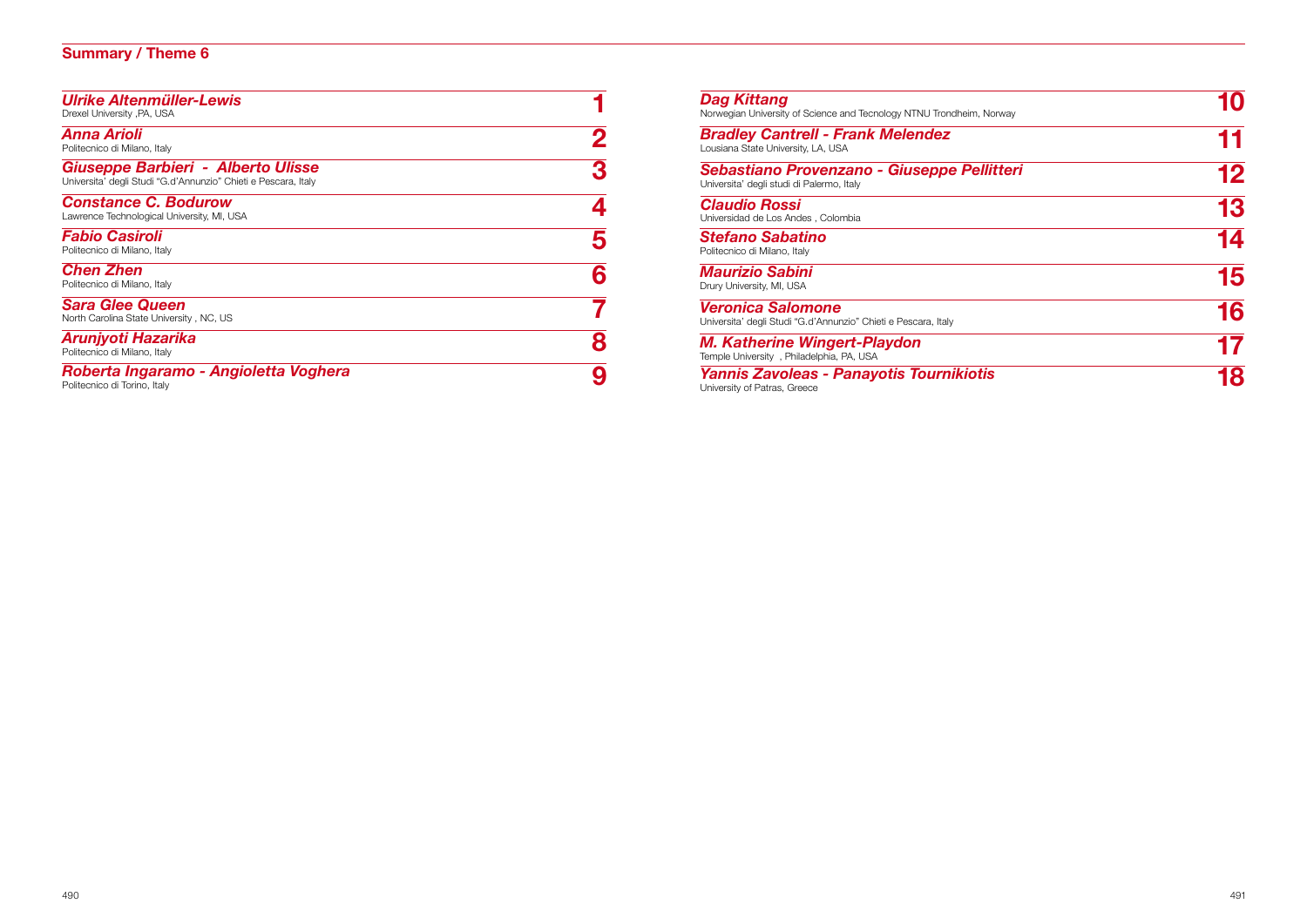# *Sebastiano Provenzano - Giuseppe Pellitteri*  Universita' degli studi di Palermo, Italy **12**

### **The waterfront project for the historic centres: the case of the redevelopment of the historic port of Cala di Palermo**

### **The urban renewal project of historic areas of port waterfront.**

In recent years, with widespread coherence, the port authorities have demonstrated themselves inclined to cede areas included within the perimeters of their jurisdiction, and have designed them as areas of public use being nowadays difficult to adapt them to infrastructure functions. This process, now underway with growing popularity, represents an important emblem of the now established end of the war of position, which has seen in past years public administration and port authorities face each other, due to a sectorial system of planning rules. This new armistice season has caused, as a physical effect, a progressive increase of port areas in which they were introduced as new life blood, activities that are highly differentiated from those traditionally accepted by the ports, we think about the cases in Copenhagen, Barcelona, Amsterdam, Genoa, etc.

During the last years the issue of the requalification and transformation of the urban port and peri-port areas has become one of the principal declination of the complex universe of the urban regeneration. In the most large cities of water of the world from the relics, often dismissed, of large urban port systems, always more often new parts of city rise that exploit the endowment of this important reservoir of free soil introducing new functions compatible and coherent with the presence of the water.

This is what happened in England, in the United States, in Netherlands, in China, where the original urban ports, now became insufficient to contain the large spaces necessary for an international hub port have been transferred outside the urban perimeter, leaving to the cities areas ready for morphologic and functional reconversion. We call these ports the relic ports, meaning with this term those port infrastructures inside the urban perimeter that have ceased their infrastructural function and that offer themselves to total rewrites.

The Italian condition, as well as that of other countries overlooking the southern Mediterranean, appears deeply different and much more complex of that until now briefly described, consolidating only partially the useful paradigms and the good procedures used abroad to govern the processes of recuperation of urban waterfront areas.

In fact in the most cases the urban ports are still functioning and often they occupy the more central areas of the city. This condition makes further complex the reconnection between the port area and the urban area; in fact the ports continue to absolve their infrastructural function with the connected exigencies of security that in the reality entrench them behind barriers and boundaries excluding them from the urban continuum and limiting strongly the fruition of the community.

The reservoir of urban soil, that the cities have seen donated them (or in many cases given back), due to the total or partial dismissal of their port areas or to the reconversion of areas of their waterfront, has represented an occasion of experimentation of the contemporary project, otherwise rare, and at the same time has offered the possibility to experiment different modalities of interpretation and new conceptions of the public space in terms of uses, and functions. This leads to consider the areas object of this peculiar modality of resemantisation as a significant occasion of intervention that solicits a debate updated on the qualities and role of public space in the contemporary city. In particular the port areas have provided to the contemporary city surfaces of unusual size, to rewrite and destine as collective places and in this no frequent occasion of offer of wide spaces, have allowed the exercise of new and unusual proposals of project for the public space. Following these considerations, it appears sustainable to affirm that in these areas are often offered opportunities that fit appropriate scenarios to make emer-

At the same time the Italian ports, even due to deep variations of the naval transport system, often host in their inland strongly underutilised areas, nowadays disconnected from functions and that well would apply for integration with the rest of the urban reality. In this sense a specific condition of the urban Italian ports (or of other similar contexts of the Mediterranean) is delineated, that we could define hybrid port, in which the pressures coming from the adjacent urban system that requires new space of fruition and the reattainment of a symbiotic relationship with its own waterfront must be added to the high complexity due to the persisting port activity.

The port cities that, born on the sea now see the space that justify their same foundation, monopolized by the underused mono functionality of the port area, identify in residues interstitial spaces between these and the port the ideal places of an implosion able to generate new spaces rewriting an identity often forgot.

According of this considerations is believed that that is possible to consider as already started a new phase of regeneration of the waterfront, that we will call Waterfront 2.0. The project of

urban management and a general lack of social sensitivity to-Port Autority of Palermo. A significant portion of the waterfront wards the environment and their own city.

waterfront 2.0 has to be intended as a process that is capable to transform the port cities in port-cities (Bruttomesso 2004), to say cities in which the interaction between those fields tends to assume boundaries more ephemeral than those assigned by the rigid logics of delimitation of infrastructural systems and in which the hybridisation of the functions enriches the range and the value of their traditional uses.

This process of reconversion, of rewriting, that invests various sectors of economy and society finds, as always it happens, in the project of Architecture its physical dimension more representative, to which, in many cases it is attributed the definitive responsibility for the success or failure of those initiatives. In this sense, to the urban project, is attributed a responsibility that is outside the pure formal result, having continuously to confront with a multitude of interdisciplinary problems and scalar interactions that impose a continuous revision of the traditional professional paradigms.

Therefore in these complex urban projects, the rule of the designer is always less that of creator of shapes and always more that of bricoleur, able to "keep together" the different disciplinary specificity of which these interventions are composed. In this logic the research unit intends to pursue a continuous hybridisation with the other disciplinary sectors represented in the ambit of the national coordination of the research (City Planning; Landscape; Technology).

> **no Provenzano-Arch. Giulia Argiroffi)** This important regeneration process was started, as mentioned thanks to a series new tools of urban planning, among them,the most important is the new port master plan, drawn up by the racterized by a large terrace, panoramic, accessible by stairs The main building, named club house, positioned perpendicular to the edge of the dock is the background of the promenade. Along its linear development (about 40 m.) are placed, 4 stand, designed to accommodate operators and dealers of boat places at the most close to the sea, a cafe. The building is cha-

ging with clarity new declinations of the public spaces.

The project of the public space of the waterfront areas has to assume prior two responsibilities on which the research will investigate in a specific manner: on the one hand representing an occasion of conversion of the urban process in a perspective grey to green, on the other one taking charge to multiply the utilities to be made available for the community. The public spaces of the waterfront of new generation have to be virtuous paradigms of a new sensibility referred to the resources of the urban soil and the natural resources, their project will prefer the use of recycled materials, will pursue the introduction of technologies capable to contribute to their energetic self sufficiency and will provide for the introduction of innovative functions but compatible with the landscape and environmental context. Further these new public spaces are candidate to be the field of preferential experimentation for intervention of architecture at zero volume.

#### **The case of Palermo: The renewal of waterfront start from the Historical centre seaside.**

The planning history of the city of Palermo is marked by a slow process of "removal from the sea", as if to deny the etymological roots of his name, Pan-Ormus: all port. The development of the city in the '50s and '60s occurred in the absence of a farsighted planning instrument able to connect the city to the sea. Along the urban coast from south to north, the sea, inaccessible, physically and visually, hidden by an uninterrupted series of limits. The coast of the city is configured as a paradigmatic representation of all the critical issues of unresolved relations between the coast and the city landscape and environmental degradation, inaccessibility and lack of services.

A condition of severe degradation due, over time, by a careless

As a consequence of the bombing of the Second World War, which destroyed the historic city Centre, it was preferred, rather than restarting from an immediate recovery of intra moenia buildings, start an uncontrolled building speculation outside of the historic centre, leaving it in a state of deterioration during fifty years.

Nowadays, Palermo lives an important process of repossession of the relationship with its own sea through a renewed collective consciousness and a new planning season that has considered the sea as a main element of the city identity.

This recovery process of waterfronts has started just from the historic centre, where the damages caused by half a century of neglect and abandonment of the waterfronts were greater and more evident.

The first intervention was represented by the project by Italo Rota for the Foro Italico, the historic sea-promenade. First example of requalification of a public space near the sea, this intervention integrated with the creation of a garden, has woken up in the community the dormant memory and awareness: Pa- lermo is a seaside city.

Close to the historic city, in the history the Foro Italico has repre- sented the sea-promenade of the bourgeoisie and the aristocracy of Palermo, until World War II broke the union that bound this area to the sea. In 1944, stopped the massive bombing of the city, it was decided, in a not so much far-sighted way to deposit the debris removed from the city in this area. The coastal embankment thus formed moved away the coastline from facing urban constructions. In 1998, during the G8 summit, the area was, for the first time cleared and freed from improper uses, and destined to plant a uniform lawn. The intervention of Rota, conditioned by modest budget was extended to an area of approximately 10 hectares and is based on a few elements: a system of bollards that "protect" the lawn, a bike path and a series of pedestrian paths concluded in an equipped seating area characterize a new place of the city, impressing themselves for their iconic force in the minds of Palermo's inhabitants. So Rota has defined a new environment full of meanings and references.

The project establishes unusual but dense relationships with tradition and identity of the place. The silhouette of the ceramic dissuasive elements which allow access to the lawn to pedestrians only - pottery made by craftsmen of the city - once again proposes the profile of the bust of Eleonora d'Aragona sculpted by Laurana, as a surface of rotation on a vertical axis enveloping the surface of the single bollard. The furnishings, the seats and the decorative elements are related, without concessions to the vernacular, to a widespread Mediterranean tradition.

## **The Cala renewall project. (Port Authority-Arch. Sebastia-**

area of Palermo is part of the jurisdiction of the Port Authority, which in recent years drawing up the new Port Master Plan. has begun an important process of reconnection of the coast and the port with the city. The Plan provides a series of actions designed to hybridize to the port functions defining new public spaces open to the fruition of the community. The waterfront master plan was developed within a Project workhop specially created: The Architecture Workshop of the Port of Palermo.

placed in proximity of the sea. The few elements are enough to and some parts of the fortifications, were built between 1300 The redevelopment of Cala Old Port is the first of these projects have been realized as well as one of the most important urban regeneration projects carried out in Palermo in the last thirty years. The decision to start the process of rewriting its urban waterfront from the port of Cala plays an important symbolic value. The Cala is the historical port of the city, the first port of the Phoenician city. Generated naturally by the estuaries of the Rivers Keimonia and Papireto, which now flows underground and which, originally, was licking the peninsula on which developed the first urban settlements. Only the semi-circular shape, permanent part of the morphogenetic evolution of the city remains today of the original estuary.The first piers, protected on the east by the Sea Castle, of which today only the foundations remain, and 1445. The Cala was the main port city until the sixteenth century, although over the centuries, with the completion of the first piers of the new port, was gradually relegated to a role of fishing port. Over the last seventy years the Cala, once a fulcrum of commercial activities and port facilities, has suffered, because of a bad post-war urban management of the historic center, a process of progressive deterioration that had led to a total perceptual, physical and functional fracture also compared to the nearest urban context. The project covered an area of approximately 27,000 sqm characterized by the presence of the Sea Castle, whose ruins, now rehabilitated were returned to the use of the community.



The workshop, deeply wanted by Port Authority Chairman Prof. Anthony Bevilacqua, has been the driving of the design process of urban regeneration of the seafront and has represented a major confrontation with the entire citizenry. The workshop, composed by 12 young architects from Palermo, coordinated by Prof. Maurizio Carta and architect Flavio Albanese, was designed as a laboratory, an urban center, open to the city, in which to share the ongoing projects establishing a continuous dialogue with the city government and the citizenship. For the first time, the city has had a chance to reconsider its relationship with the sea with the ambition that, in keeping with its history, a new Palermo could born again only from its port. The workshop, in addition to treating the masterplan, produced a series of pilot projects, distributed throughout the area of jurisdiction of the Port Authority.

The intervention of Italo Rota is populated with figures, the result of a successful hybridization between an abstract and syncretic vision of Mediterranean and Sicilian identities. They are figures that establish, without any expressionist drift, in a play of continuous references, a joyful relationship with public space defined thereby. They could be exchanged for items of street furniture, while they carry out this use but not giving up the desire of an artistic will. The lawn is occasionally interrupted by small depressions in the ground, almost a playground, where, between the textures of a more thick vegetation, it is possible to see the dissonant chromatisms of pigmented sands. Bike and pedestrian paths are marked out by bi-colour drawings that remember us the motives used by Burle Marx in the long beach of Copacabana. In this place the first thing that appears is not the function or the role, but the sense: giving back to Palermo's inhabitants a sense of belonging to a seaside city. Rota created a horizontal land mark, a surface project which has already established deep roots with the city. The area of the Sea Castle, which remained, as mentioned only portions of the ramparts and fortifications, has been rehabilitated, making a cleaning of its sedime. Today this area is an archaeological park open for the fruition and in which, during the summer, is organized a music festival. The project involved the demolition of more than 2,000,000 cubic meters of illegal or illegitimate accretions stratified over the past fifty years that precluded the use and sea view. The project was set on a double need. Ensuring a new feature to the marina, equipping it with adequate services to boaters, and attribute to the Cala the role of large public urban space. By pursuing this dual purpose, diversified interventions were provided: the creation of a pedestrian park square, a new paving, the re-use of historic paving, a lighting system, new street furniture and the construction of three small buildings designed to host the headquarters of the club, coffee shops, gyms, a swimming pool with solarium and viewpoint.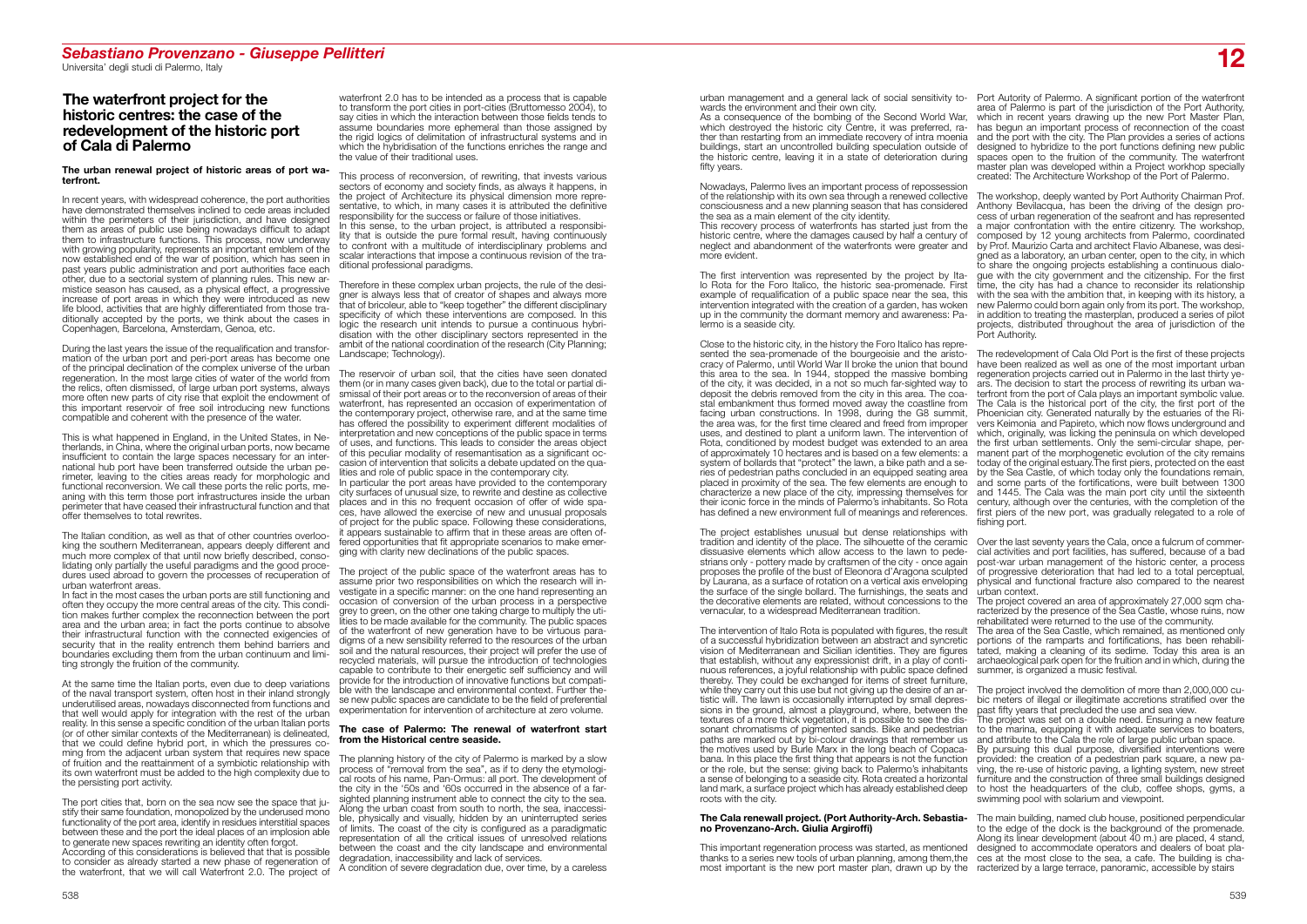and a ramp for disabled. The terrace, with a long seat supported by the parapet provides a space for relaxation and for the ap preciation of sight of the whole Cala of the Archaeological Park, and in the background Mount Pilgrim, one of the main icons of the city. The terrace, characterized by a solid wood flooring planks and railings in steel and wood aims to revive the image of a bridge of a ship in port. The overall image of the building is strongly characterized by the coating of solid wood planks, with a modular rhythm define the façade, bris soleil systems placed Bruttomesso R., I waterfront delle isole, Marsilio Editrice, Venzia, at the windows, the external face of the railing and the sloped 2005 ceiling of the porch.

All the exposed structural elements (beams and pillars) are in Carta M., Next city: culture city, Roma, Meltemi editore, 2004. steel colored white and all internal and external flooring is laid unity to the facade also contributes to saving energy during both the summer and in winter due to the effect induced by the air chamber created between the timber wall and the internal pla sterboard .

At the opposite side to clubhouse building, is located the second small building. This small building houses a local site of a clubhouse, a cafe with adjoining space for pouring. The functions are all gathered under one shelter light, made of a metal plate, supported by very slender white steel plates. The fulcrum of project is the circular promenade that follows the development the quay, whose limestone paving arranged radial ly intends to highlight the relationship with the sea. The different curvature between the circular dock and the adja cent street, was resolved with the creation of one green belt. In this green belt has been planned the positioning of benches Archive Port Authority of Palermo) and seats, and lighting systems, in order to leave free the enti re development the quay.The different curvature of the circular Photo 2 The Quay towards the building clubhouse-cafe dock and the adjacent street, was resolved with the creation of which a plan has been designed grassed. In this green belt has Archive Port Authority of Palermo)

in planks of solid wood. The use of slatted wood gives a strong Dell'Osso R., Il paesaggio del waterfront tra storia e tecnica, tra mare e terra, Clup, Milano, 2005.

been planned the positioning of benches and seats, and lighting systems, in order to leave free the entire development the quay. The design of the platform new paving provides the repetition of a module constant consists of slabs of stone of a size of 30x80 cm, arranged in rows radial that refer to the geometrical cen ters of the entire plant. The walk includes a cycle track beyond which, towards the road, gives continuity to the new cycle rou tes provided by the Port Master Plan and Plan of urban mobility. The aim of the project in line with the urban design of the wa terfront, is to return to the dock of Cala the role of urban port, where port functions coexist and enrich the public use and whe re the city can discover again the etymological symbiotic rela tionship with its sea and its port.

### **Bibliorgaphy**

two bands compensation by the geometry less regular and on Photo 3 common panoramic terrace (Photo by Sandro Scalia

Bruttomesso R., Ancora sul water-front ,in AA.VV. "The maturity of water front", Marsilio editore,Venezia, 1999.

Bruttomesso R., Giaimo C., Porto, città, territorio, in Urbanistica informazioni n.187/2003

Dell'Osso R., Bugatti A., De Lotto R., Tra storia e tecnica, tra mare e terra, Clup, Milano, 2005.

Provenzano S., Portocittà, caratterizzazioni e variazioni d'identi - tà di un fatto urbano, Maggioli, Milano 2008

VV.AA., Città-porto, catalogo della X Mostra di Architettura della Biennale di Venezia, Marsilio,Venezia,2005

### **Legenda**

Photo 1 Overview of the intervention (Photo by Sandro Scalia

Photo 4 The Square in front of the clubhouse building cafeteria

Photo 5 Club House with the d









# *Sebastiano Provenzano - Giuseppe Pellitteri*  Universita' degli studi di Palermo, Italy **12**